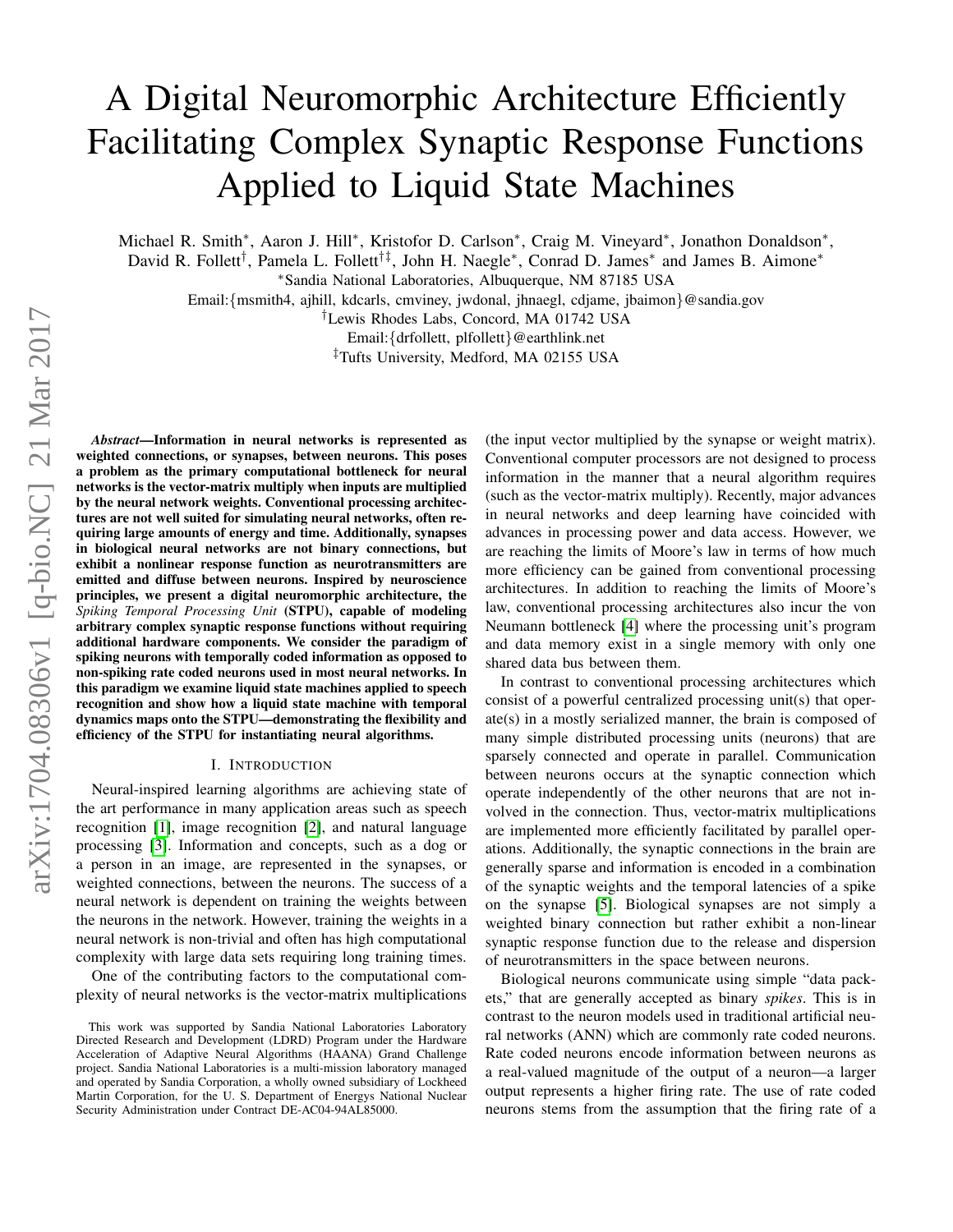

<span id="page-1-1"></span>Fig. 1. High level overview of the STPU. The STPU is composed of a set of leaky integrate and fire neurons. Each neuron has an associated temporal buffer such that inputs can be mapped to a neuron with a time delay.  $W(t)$  is the neuronal encoding transformation which addresses connectivity, efficacy and temporal shift. The functionality of the STPU mimics the of functionality of biological neurons.

neuron is the most important piece of information, whereas temporally coded neurons encode information based on when a spike from one neuron arrives at another neuron. Temporally coded information has been shown to be more powerful than rate coded information and more biologically accurate [\[6\]](#page-7-5) .

Based on these neuroscience principles, we present the *Spiking Temporal Processing Unit* (STPU), a novel neuromorphic hardware architecture designed to mimic neuronal functionality and alleviate the computational restraints inherent in conventional processors. Other neuromorphic architectures have shown very strong energy efficiency [\[7\]](#page-7-6), powerful scalability [\[8\]](#page-7-7), and aggressive speed-up [\[9\]](#page-7-8) by utilizing the principles observed in the brain. We build upon these efforts leveraging the benefits of low energy consumption, scalability, and run time speed ups and include an efficient implementation of arbitrarily complex synaptic response functions in a digital architecture. This is important as the synaptic response function has strong implications in spiking recurrent neural networks [\[10\]](#page-7-9).

We also examine liquid state machines (LSMs) [\[11\]](#page-7-10) to show how the constructs available in the STPU facilitate complex dynamical neuronal systems. While we examine the STPU in the context of LSMs, the STPU is a general neuromorphic architecture. Other spiked-based algorithms have been implemented on the STPU [\[12\]](#page-7-11), [\[13\]](#page-7-12).

In Section [II,](#page-1-0) we present the STPU. A high level comparison with other neuromorphic architectures is presented in Section [III.](#page-3-0) We present LSMs in Section [IV.](#page-3-1) In Section [V,](#page-4-0) we examine how LSMs map onto the STPU and show results from running the LSM on the STPU. We conclude in Section [VI.](#page-7-13)

### II. THE SPIKING TEMPORAL PROCESSING UNIT

<span id="page-1-0"></span>In this section, we describe the *Spiking Temporal Processing Unit* (STPU) and how the components in the STPU map to functionality in biological neurons. The design of the STPU is based on the following three neuroscience principles observed in the brain: 1) the brain is composed of simple processing units (neurons) that operate in parallel and are sparsely connected, 2) each neuron has its own local memory for maintaining temporal state, and 3) information is encoded in the connectivity, efficacy, and signal propagation characteristics between neurons. A high-level overview of a biological neuron and how its components map onto the STPU are shown in Figure [1.](#page-1-1) The STPU derives its dynamics from the leaky integrate and fire (LIF) neuron model [\[14\]](#page-7-14). Each LIF neuron  $j$  maintains a membrane potential state variable,  $v_i$ , that tracks its stimulation at each time step based on the following differential equation [\[10\]](#page-7-9):

<span id="page-1-2"></span>
$$
\frac{dv_j}{dt} = -\frac{v_j}{\tau_j} + \sum_k \sum_l w_{kj} \cdot s(t - t_{kl} - \Delta_{kl}).\tag{1}
$$

The variable  $\tau_i$  is the time constant of the first-order dynamics, k is the index of the presynaptic neuron,  $w_{ki}$  is the weight connecting neuron j to neuron k,  $t_{kl}$  is the time of the  $l<sup>th</sup>$  spike from neuron k,  $\Delta_{kl}$  is the synaptic delay from neuron k on the  $l<sup>th</sup>$  spike, and  $s(\cdot)$  is the dynamic synaptic response function to an input spike. In the LIF model, neuron j will fire if  $v_i$ exceeds a threshold  $\theta_i$ . The synapses between input neurons to destination neurons are defined in the weight matrix  $W(t)$ for a given time  $t$  as the weights between inputs and neurons can change over time.

Unique to the STPU, each LIF neuron has a local temporal memory buffer  $R$  composed of  $D$  memory cells to model synaptic delays. When a biological neuron fires, there is a latency associated with the arrival of the spike at the soma of the postsynaptic neuron due to the time required to propagate down the axon of the presynaptic neuron and the time to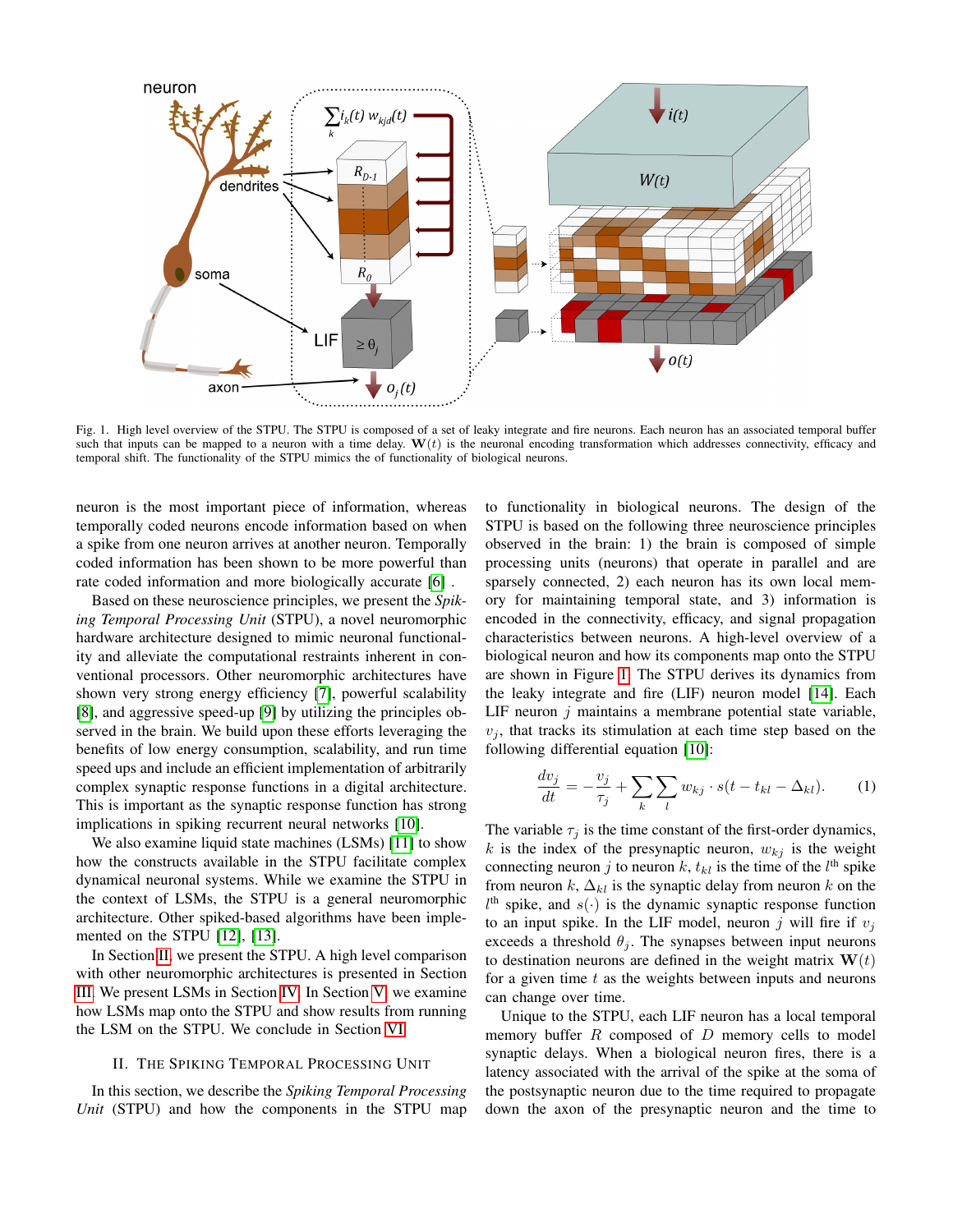propagate from the dendrite to the soma of the postsynaptic neuron ( $\Delta_{kl}$ ). The temporal buffer represents different synaptic junctions in the dendrites where a lower index value in the temporal buffer constitutes a dendritic connection closer to the soma and/or a shorter axon length than one with a larger index value. Thus, synapses in the STPU are specified as a weight  $w_{kid}$  from a source input neuron k, to a destination neuron j in the  $d^{\text{th}}$  cell of the temporal buffer,  $d \in \{0, 1, 2, \ldots, D - 1\}.$ This allows multiple connections between neurons with different synaptic delays. At each time step a summation of the product of the inputs  $\mathbf{i}(t)$  and synaptic weights  $\mathbf{W}(t)$ occurs and is added to the current value in that position of the temporal buffer  $\hat{R}_d(t) = R_d(t) + \sum_k i_k(t) w_{kj} d(t)$  where  $\hat{R}(t)$  is a temporary state of the temporal buffer. The value in each cell of the temporal buffer is then shifted down one position, that is  $R_d(t+1) = \hat{R}_{d-1}(t)$ . The values at the bottom of the buffer are fed into the LIF neuron.

In biological neurons, when a neuron fires a (near) binary spike is propagated down the axon to the synapse, which defines a connection between neurons. The purpose of the synapse is to transfer the electric activity or information from one neuron to another neuron. Direct electrical communication does not take place, rather a chemical mediator is used. In the presynaptic terminal, an action potential from the emitted spike causes the release of neurotransmitters into the synaptic cleft (space between the pre and postsynaptic neurons) from the synaptic vescles. The neurotransmitters cross the synaptic cleft and attach to receptors on the postsynaptic neuron injecting a positive or negative current into the postsynaptic neuron. Through a chemical reaction, the neurotransmitters are broken down in receptors on the postsynaptic neuron and are released back into the synaptic cleft where the presynaptic neuron reabsorbs the broken down molecules to synthesize new neurotransmitters. In terms of electrical signals, the propagation of activation potentials on the axon is a digital signal as shown in Figure [2.](#page-2-0) However, the chemical reactions that occur at the synapse to release and reabsorb neurotransmitters are modeled as an analog signal.

The behavior of the synapse propagating spikes between neurons has important ramifications on the dynamics of the liquid. In Equation [1,](#page-1-2) the synaptic response function is represented by  $s(\cdot)$ . Following Zhang et al. [\[10\]](#page-7-9), the Dirac delta function  $\delta(\cdot)$  can be used as the synaptic response function and is convenient for implementation on digital hardware. However, the Dirac delta function exhibits static behavior. Zhang et al. show that dynamical behavior can be modeled in the synapse by using the first-order response to a presynaptic spike:

$$
\frac{1}{\tau^s} e^{-\frac{t - t_{kl} - \Delta kl}{\tau^s}} \cdot H(t - t_{kl} - \Delta_{kl})
$$
\n(2)

where  $\tau^s$  is the time constant of the first-order response,  $H(\cdot)$ is the Heaviside step function, and  $1/\tau^s$  normalizes the firstorder response function. The dynamical behavior can also be implemented using a second-order dynamic model for  $s(\cdot)$ :

<span id="page-2-1"></span>
$$
\frac{1}{\tau_1^s - \tau_2^s} \left(e^{-\frac{t - t_{kl} - \Delta kl}{\tau_1^s}} - e^{-\frac{t - t_{kl} - \Delta kl}{\tau_2^s}}\right) \cdot H\left(t - t_{kl} - \Delta_{kl}\right) \tag{3}
$$



<span id="page-2-0"></span>Fig. 2. Spike propagation along the axon and across the synapse. The spike propagated on the axon is generally accepted as a binary spike. Upon arrival at the synapse, the spike initiates a chemical reaction in the synaptic cleft which stimulates the postsynaptic neuron. This chemical reaction produces an analog response that is fed into the soma of the postsynaptic neuron. In the STPU, arbitrary synaptic response functions are modeled efficiently using the temporal buffer. The synaptic response function is discretely sampled and encoded into the weights connecting one neuron to another and mapped to the corresponding cells in the temporal buffer.

where  $\tau_1^s$  and  $\tau_2^s$  are the time constants for the second order response and  $1/(\tau_1^s - \tau_2^s)$  normalizes the second-order dynamical response function. Zhang et al. showed significant improvements in accuracy and the dynamics of the liquid when using these dynamical response functions.

Implementing exponential functions in hardware is expensive in terms of the resources needed to implement exponentiation. Considering that the STPU is composed of individual parallel neuronal processing units, each neuron would need its own exponentiation functionality. Including the hardware mechanisms for each neuron to do exponentiation would significantly reduce the number of neurons by orders of magnitude as there are limited resources on an FPGA. Rather than explicitly implement the exponential functions in hardware, we use the temporal buffer associated with each neuron. The exponential function is discretely sampled and the value at each sample is assigned a connection weight  $w_{kid}$  from the presynaptic neuron k to the corresponding cell  $d$  in the temporal buffer of the postsynaptic neuron  $j$ . Thus, a single weighted connection between two neurons is expanded to multiple weighted connections between the same two neurons. This is shown graphically in Figure [2.](#page-2-0) The use of the temporal buffer allows for an efficient implementation of the digital signal propagation down the axon of a neuron or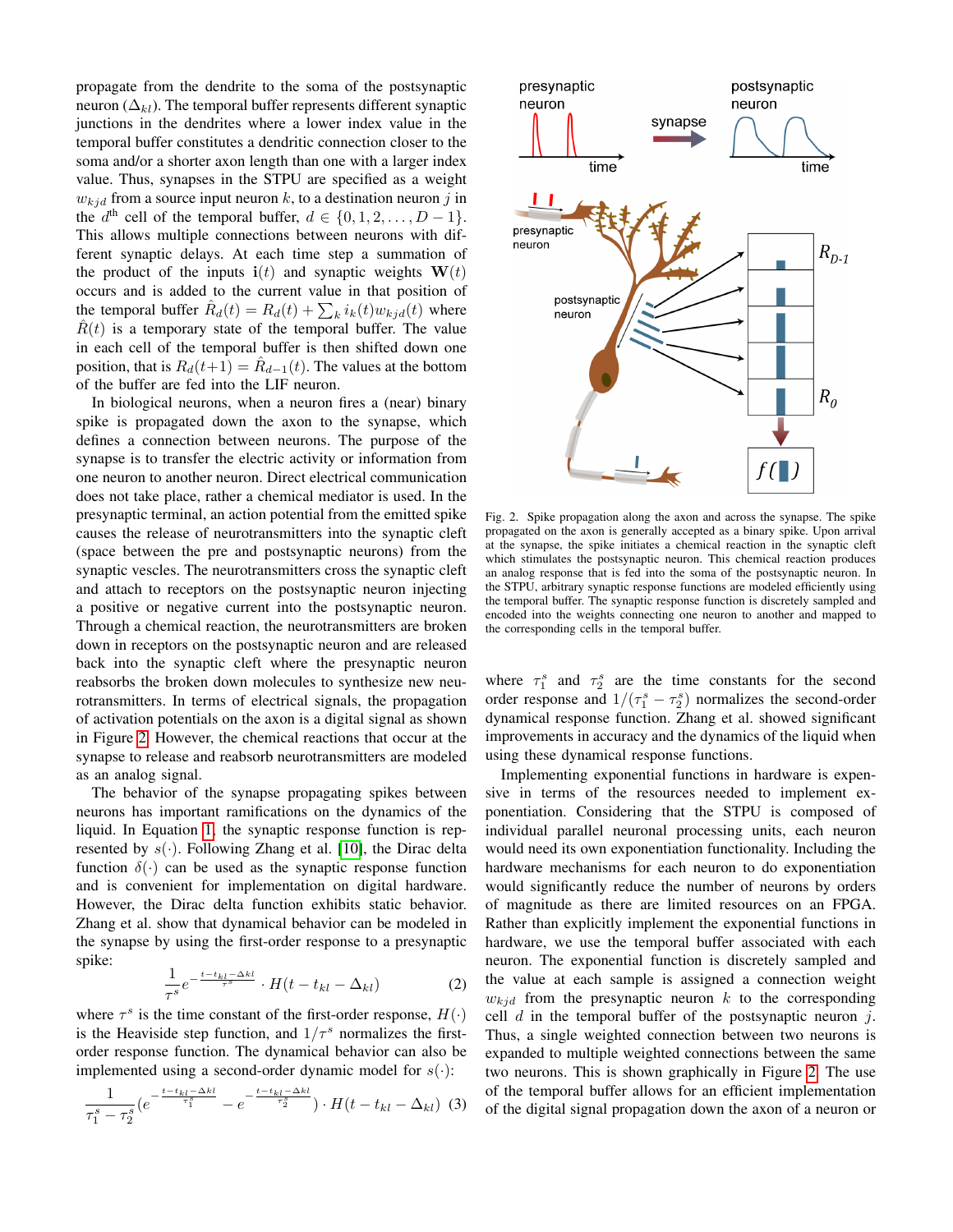| TABLE I |                                                                  |  |  |  |  |  |
|---------|------------------------------------------------------------------|--|--|--|--|--|
|         | HIGH-LEVEL COMPARISON OF THE STPU WITH TRUE NORTH AND SPINNAKER. |  |  |  |  |  |

| Platform:                                            | <b>STPU</b>                    | <b>TrueNorth</b>  | SpiNNaker                 |
|------------------------------------------------------|--------------------------------|-------------------|---------------------------|
| Interconnect:                                        | 3D mesh multicast <sup>1</sup> | 2D mesh unicast   | 2D mesh multicast         |
| Neuron Model:                                        | LIF.                           | I.IF <sup>2</sup> | Programmable <sup>3</sup> |
| Synapse Model: $\parallel$ Programmable <sup>4</sup> |                                | Binary            | Programmable <sup>5</sup> |

<span id="page-3-2"></span><sup>[1](#page-0-0)</sup>The 3D mesh is enabled due to the temporal buffer available for each neuron in STPU.

[2](#page-0-0)TrueNorth provides a highly programmable LIF to facilitate additional neural dynamics.

[3](#page-0-0)SpiNNaker provides flexibility for the neuron model, however more complex biological models are more computationally expensive.

<sup>[4](#page-0-0)</sup>The synapse model is programmable in the STPU via the temporal buffer by discretely sampling an arbitrary synapse model.

 $5$ As with the neuron model, SpiNNaker is optimized for simpler synaptic models. More complex synaptic models incur a cost in computational complexity.

<span id="page-3-0"></span>the analog signal propagation between neurons at the synapse.

# III. COMPARISON WITH OTHER NEUROMORPHIC **ARCHITECTURES**

The STPU is not the first neuromorphic architecture. Four prominent neuromorphic architectures are IBM's TrueNorth chip [\[7\]](#page-7-6), the Stanford Neurogrid [\[15\]](#page-7-15), the Heidelberg Brain-ScaleS machine [\[16\]](#page-7-16) and the Manchester Spiking Neural Network Architecture (SpiNNaker) [\[17\]](#page-7-17). The Stanford Neurogrid and the Heidelberg BrainScaleS are analog circuits while TrueNorth and SpiNNaker are digital circuits. As the STPU is also a digital system, we will focus on a comparison with TrueNorth and SpiNNaker.

The TrueNorth chip leverages a highly distributed crossbar based architecture designed for high energy-efficiency composed of 4096 cores. The base-level neuron is a highly parametrized LIF neuron. A TrueNorth core is a  $256 \times 256$ binary crossbar where the existence of the synapse is encoded at each junction, and individual neurons assign weights to particular sets of input axons. The crossbar architecture allows for efficient vector-matrix multiplication. TrueNorth only allows for point-to-point routing. Each of the 256 neurons on a core is programmed with a spike destination addressed to a single row on a particular core which could be the same core, enabling recurrence, or a different core. The crossbar inputs are coupled via delay buffers to insert axonal delays. A neuron is not natively able to connect to multiple cores or to connect to a single neuron with different temporal delays. As a work around, a neuron is to be replicated within the same core and mapped to the different cores. For multiple temporal delays between two neurons (such as those in the STPU), there is no obvious mechanism for an implementation [\[18\]](#page-7-18).

SpiNNaker is a massively parallel digital computer composed of simple ARM cores with an emphasis on flexibility. Unlike the STPU and TrueNorth, SpiNNaker is able to model arbitrary neuron models via an instruction set that is provided to the ARM core. SpiNNAker is designed for sending large numbers of small data packages to many destination neurons. While SpiNNaker was designed for modeling neural networks, it could potentially be used more generally due to its flexibility.

The STPU architecture falls in between the TrueNorth and SpiNNaker architectures. The STPU implements a less parameterized LIF neuron than TrueNorth, however, its routing of neural spikes is more flexible and allows a multicast similar to SpiNNaker rather than the unicast used in TrueNorth. A key distinguishing feature of the STPU is the temporal buffer associated with each neuron, giving the STPU 3-dimensional routing. A high-level summary of the comparison of STPU with TrueNorth and SpiNNaker is shown in Table [I.](#page-3-2)

## IV. LIQUID STATE MACHINES

<span id="page-3-1"></span>The liquid state machine (LSM) [\[11\]](#page-7-10) is a neuro-inspired algorithm that mimics the cortical columns in the brain. It is conjectured that the cortical microcircuits nonlinearly project input streams into a high-dimensional state space. This high-dimension representation is then used as input to other areas in the brain where learning can be achieved. The cortical microcircuits have a sparse representation and fading memory—the state of the microcircuit "forgets" over time. While LSMs may be able to mimic certain functionality in the brain, it should be noted that LSMs do not try to explain how or why the brain operates as it does.

In machine learning, LSMs are a variation of recurrent neural networks that fall into the category of reservoir computing (RC) [\[19\]](#page-7-19) along with echo state networks [\[20\]](#page-7-20). LSMs differ from echo state machines in the type of neuron model used. LSMs use spiking neurons while echo state machines use rate coded neurons with a non-linear transfer function.

LSMs operate on temporal data composed of multiple related time steps. LSMs are composed of three general components: 1) input neurons, 2) randomly connected leakyintegrate and fire spiking neurons called the liquid, and 3) readout nodes that read the state of liquid. A diagram of an LSM is shown in Figure [3.](#page-4-1) Input neurons are connected to a random subset of the liquid neurons. The readout neurons may be connected to all the neurons in the liquid or a subset of them. Connections between neurons in the liquid are based on probabilistic models of brain connectivity [\[11\]](#page-7-10):

<span id="page-3-3"></span>
$$
P_{connection}(N_1, N_2) = q \cdot e^{-\frac{\mathbb{E}(N_1, N_2)}{r^2}} \tag{4}
$$

where  $N_1$  and  $N_2$  represent two neurons and  $\mathbb{E}(N_1, N_2)$  is the Euclidean distance between  $N_1$  and  $N_2$ . The variables q and  $r$  are two chosen constants. In this paper, we use a 3dimensional grid to define the positions of neurons on the liquid. The liquid functions as a temporal kernel, casting the input data into a higher dimension. The LIF neurons allow for temporal state to be carried from one time step to another. LSMs avoid the problem of training recurrent neural models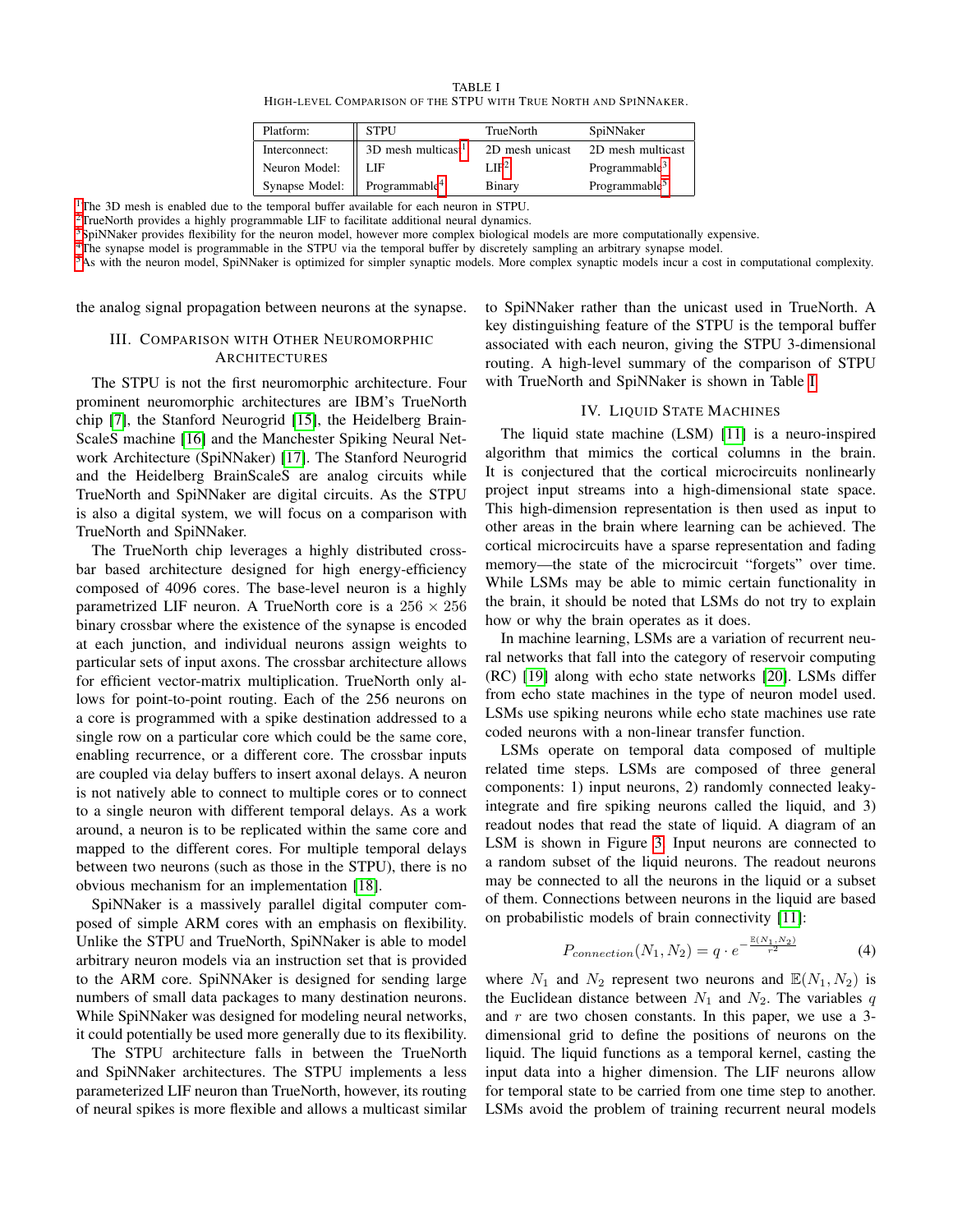

<span id="page-4-1"></span>Fig. 3. A liquid state machine, composed of three components: 1) a set of input neurons, 2) the liquid—a set of recurrent spiking neurons, and 3) a set of readout neurons with plastic synapses that can read the state of the neurons in the liquid.

<span id="page-4-2"></span>TABLE II PARAMETERS FOR THE SYNAPSES (OR CONNECTIONS BETWEEN NEURONS) IN THE LIQUID.

| Parameter           | type              | value                         |  |
|---------------------|-------------------|-------------------------------|--|
| $r$ from Equation 4 | AI.               | $\mathfrak{D}_{\mathfrak{p}}$ |  |
|                     | $E \rightarrow E$ | 0.45                          |  |
| q from Equation 4   | $E \rightarrow I$ | 0.30                          |  |
|                     | $I \rightarrow E$ | 0.60                          |  |
|                     | $I \rightarrow I$ | 0.15                          |  |
|                     | $E \rightarrow E$ | 3                             |  |
| Synaptic weight     | $E \rightarrow I$ | 6                             |  |
|                     | $I \rightarrow E$ | $-2$                          |  |
|                     | $I \rightarrow I$ | $-2$                          |  |

by only training the synaptic weights from the liquid to the readout nodes, similar to extreme machine learning that use a random non-recurrent neural network for non-temporal data [\[21\]](#page-7-21). It is assumed that all temporal integration is encompassed in the liquid. Thus, the liquid in an LSM acts similarly to the kernel in a support vector machine on streaming data by employing a temporal kernel. In general, the weights and connections in the liquid do not change, although some studies have looked at plasticity in the liquid [\[22\]](#page-7-22).

The readout neurons are the only neurons that have plastic synapses, allowing for synaptic weight updates via training. Using each neurons firing state from the liquid, the temporal aspect of learning on temporal data is transformed to a static (non-temporal) learning problem. As all temporal integration is done in the liquid, no additional mechanisms are needed to train the readout neurons. Any classifier can be used, but often a linear classifier is sufficient. Training of the readout neurons can be done in a batch or on-line manner [\[10\]](#page-7-9).

LSMs have been successfully applied to several applications including speech recognition [\[10\]](#page-7-9), vision [\[23\]](#page-7-23), and cognitive neuroscience [\[11\]](#page-7-10), [\[24\]](#page-7-24). Practical applications suffer from the fact that traditional LSMs take input in the form of spike trains. Transforming numerical input data into spike data, such that the non-temporal data is represented temporally, is nontrivial.

## V. MAPPING THE LSM ONTO THE STPU

<span id="page-4-0"></span>In this section, we implement the LSM on the STPU. There have been previous implementations of LSMs on hardware, however, in most cases an FPGA or VLSI chip has been designed specifically for a hardware implementation of an LSM. Roy et al. [\[25\]](#page-7-25) and also Zhang et al. [\[10\]](#page-7-9) present a low-powered VLSI hardware implementation of an LSM. Schrauwen et al. [\[26\]](#page-7-26) implement an LSM on an FPGA chip. In contrast to other work, the STPU has been developed to be a general neuromorphic architecture. Other neuroscience work and algorithms are being developed against the STPU such as spike sorting and using spikes for median filtering [\[13\]](#page-7-12). Currently, we have an STPU simulator implemented in MATLAB as well as an implementation on an FGPA chip. The MATLAB simulator has a one-to-one correspondence with the hardware implementation.

Given the constructs provided by the STPU, the LSM with a liquid composed of LIF neurons maps naturally onto the STPU. We use the second-order synaptic response function of Equation [3](#page-2-1) that is based on the work of Zhang et al. [\[10\]](#page-7-9). They found that the second-order response function produced more dynamics in the liquid allowing the neural signals to persist longer after the input sequence had finished. This lead to improved classification results. Following Zhang et al., the synaptic properties of the liquid, including parameters for the connection probabilities between the liquid neurons defined in Equation [4](#page-3-3) and the synaptic weights, are given in Table [II.](#page-4-2) There are two types of neurons: excitatory  $(E)$  and inhibitory  $(I)$ . As has been observed in the brain [\[11\]](#page-7-10), the liquid is made up of an 80/20 network where 80% of the nuerons are excitatory and 20% of the neurons are inhibitory. The probability of a synapse existing between two neurons and the weights between the neurons is dependent on the types of the considered neurons.  $E/I \rightarrow E/I$  denotes the presynaptic and postsynaptic neurons being connected by the synapse. For example,  $E \rightarrow I$  denotes the connection between an excitatory presynaptic neuron with an inhibitory postsynaptic neuron. Excitatory neurons increase the action potential at a target neurons (positive synaptic weights) while the inhibitory neurons decrease the action potential (negative synaptic weights). When the connections are generated between neurons in the liquid, the neurons are randomly connected according to Equation [4](#page-3-3) with the parameters given in Table [II.](#page-4-2) Each input neuron is randomly connected to a subset of 30% of the neurons in the liquid with a weight of 8 or -8 chosen uniformly at random.

To implement the second-order synaptic response function, Equation [3](#page-2-1) is sampled at discrete time steps and multiplied by the synaptic weight value between the neurons as specified in Table [II.](#page-4-2) The discretely sampled weights are then encoded via multiple weights at corresponding cells in the temporal buffer for the postsynaptic neuron. In this implementation, there is no synaptic delay ( $\Delta_{kl} = 0$ ) and  $\tau_1^s$  is set to 4 and  $\tau_2^s$  is set to 8 for excitatory neurons. For inhibitory neurons,  $\tau_1^s$  and  $\tau_2^s$ are set to 4 and 2 respectively. For all neurons,  $\tau_j$  is set to 32.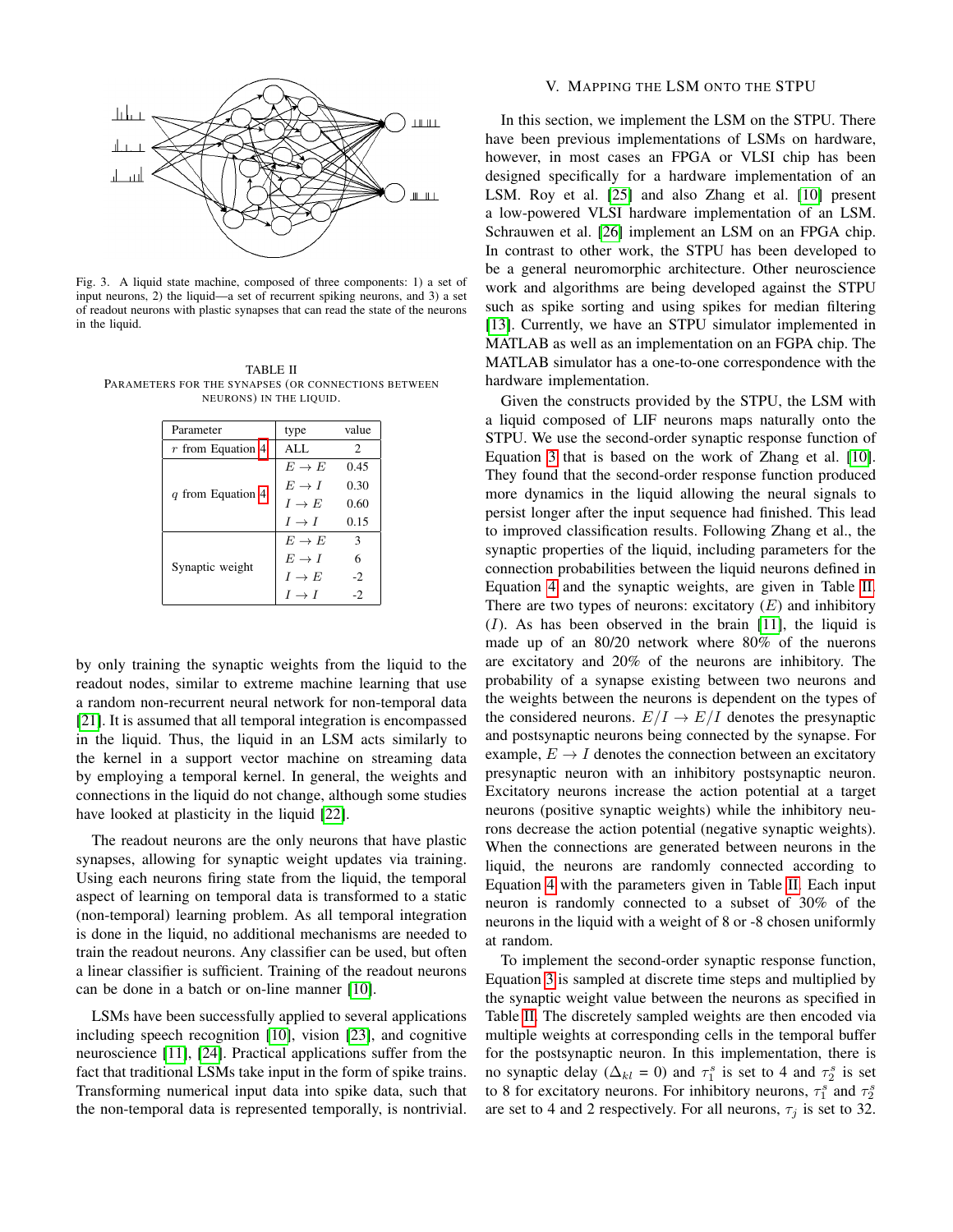The plastic readout neurons are connected to all of the neurons in the liquid. Training is done off-line using a linear classifier on the average firing rate of the neurons in the liquid. We examine the effect of the various linear classifiers below.

### *A. Experiments*

To evaluate the effect of different parameters for the liquid state machine, we use a data set for spoken digit recognition of Arabic digits from 0 to 9 [\[27\]](#page-7-27). The dataset is composed of the time series Mel-frequency cepstral coefficients (MFCCs) of 8800 utterances of each digit from 88 speakers on with 10 repetitions per digit ( $10 \times 10 \times 88$ ). The MFCCs were taken from 44 male and 44 female native Arabic speakers between the ages of 18 and 40. The dataset is partitioned into a training set from 66 speakers and a test set from the other 22 speakers. We scale all variables between 0 and 1.

To evaluate the performance of the LSM, we examine the classification accuracy on the test set, and measure the separation in the liquid from the training set. If there is good separation within the liquid, then the state vectors from the trajectories for each class *should* be distinguishable from each other. To measure the separability of a liquid  $\Psi$  on a set of state vectors O from the liquid perturbed by a given input sequence, we follow the definition from Norton and Ventura [\[22\]](#page-7-22):  $Sep(\Psi, O) = \frac{c_d}{c_v+1}$  where  $c_d$  is the inter-class distance and  $c_v$  is the intra-class variance. Separation is the ratio of the distance between the classes divided by the class variance.

The inter-class difference is the mean difference of  $\sum_{l=1}^{n} \sum_{m=1}^{n} \frac{\|\mu(O_l) - \mu(O_m)\|_2}{n^2}$  where  $\|\cdot\|_2$  is the  $L_2$  norm, n is the center of mass for every pair of classes:  $c_d$  = the number of classes, and  $\mu(O_l)$  is the center of mass for each class. For a given class, the intra-class variance is the mean variance of the state vectors from the inputs from the center of mass for that class:  $c_v = \frac{1}{n} \sum_{l=1}^n$  $\sum_{o_k \in O_l}$   $\|\mu(O_l) - o_k\|_2$  $\frac{|\mu(\sigma_l) - \sigma_{k}||^2}{|O_l|}$ .

We investigate various properties of the liquid state machine, namely the synaptic response function, the input encoding scheme, the liquid topology, and the readout training algorithm. We also consider the impact of  $\theta_i$  on the liquid. A neuron j will spike if  $v_i$  exceeds  $\theta_i$ . Thus,  $\theta_i$ can have a significant impact on the dynamics of the liquid. Beginning with a base value of 20 (as was used by Zhang et al.) we consider the effects of decreasing values of  $\theta_i \in \{20, 17.5, 15, 12.5, 11, 10, 9, 7.5, 5, 3, 2.5, 2, 1\}$ . For default parameters, we use a reservoir of size  $3 \times 3 \times 15$ , we feed the the magnitude of the inputs into the input neurons (current injection) and a linear SVM to train the synapses for the readout neurons.

*1) Synaptic Response Functions:* We first investigate the effect of the synaptic response function using default parameters. Using  $\theta_i = 20$ , the average separation values, average spiking rates and the classification accuracy of a linear SVM are given in Table [III.](#page-5-0) As highlighted in bold, the second-order synaptic function (Equation [3\)](#page-2-1) achieves the largest separation values for training and testing, the lowest average spike rate, and the highest classification accuracy. The average spike rate is significantly higher for the first-order response function

<span id="page-5-0"></span>TABLE III SEPARATION VALUES, AVERAGE SPIKING RATES, AND CLASSIFICATION ACCURACY FROM DIFFERENT SYNAPTIC RESPONSE FUNCTIONS.

| Synaptic Res   | TrainSep | TrainRate | TestSep | TestRate | <b>SVM</b> |
|----------------|----------|-----------|---------|----------|------------|
| Dirac Delta    | 0.129    | 0.931     | 0.139   | 0.931    | 0.650      |
| First-Order    | 0.251    | 0.845     | 0.277   | 0.845    | 0.797      |
| Second-Order   | 0.263    | 0.261     | 0.290   | 0.255    | 0.868      |
| First-Order 30 | 0.352    | 0.689     | 0.389   | 0.688    | 0.811      |
| First-Order 40 | 0.293    | 0.314     | 0.337   | 0.314    | 0.817      |
| First-Order 50 | 0.129    | 0.138     | 0.134   | 0.138    | 0.725      |



<span id="page-5-1"></span>Fig. 4. Visualization of the first- and second-order response functions.

than for the second-order response function, which is counterintuitive since the second-order response function perpetuates the signal through the liquid longer. However, examining the first-order and second-order response functions, as shown in Figure [4,](#page-5-1) shows that the first-order response function has a larger initial magnitude and then quickly subsides. The secondorder response function has a lower initial magnitude, but is slower to decay giving a more consistent propagation of the spike through time.

Adjusting the value of  $\theta_i$  to 30, 40, and 50 accommodate this behavior for the first-order response function (the bottom three rows int he Table [III\)](#page-5-0) shows that an improvement can be made in the separation values, spiking rate, and classification accuracy. Despite this improvement, the first-order response function does not achieve a better performance than the second-order response function for the classification accuracy. The first-order response function does get a better separation score, but this does not translate into better accuracy.

*2) Input Encoding Schemes:* In traditional LSMs, the input is temporally encoded in the form of a spike train. Unfortunately, most datasets are not temporally encoded, but rather are numerically encoded. A spike train input aligns with neuroscience, but practically it is non-trivial to encode all information temporally as the brain does. Therefore, we examine three possible encoding schemes: 1) rate encoding where the magnitude of the numeric value is converted into a rate and a spike train at that rate is fed into the liquid 2) bit encoding where the magnitude of the numeric value is converted into its bit representation at a given precision, and 3) current injection. Rate encoding requires  $n$  time steps to encode a single input by converting a magnitude to a rate. This is similar to binning and has some information loss. Bit encoding, only requires one time step, however, it requires  $m$  inputs per standard input to convert the magnitude into its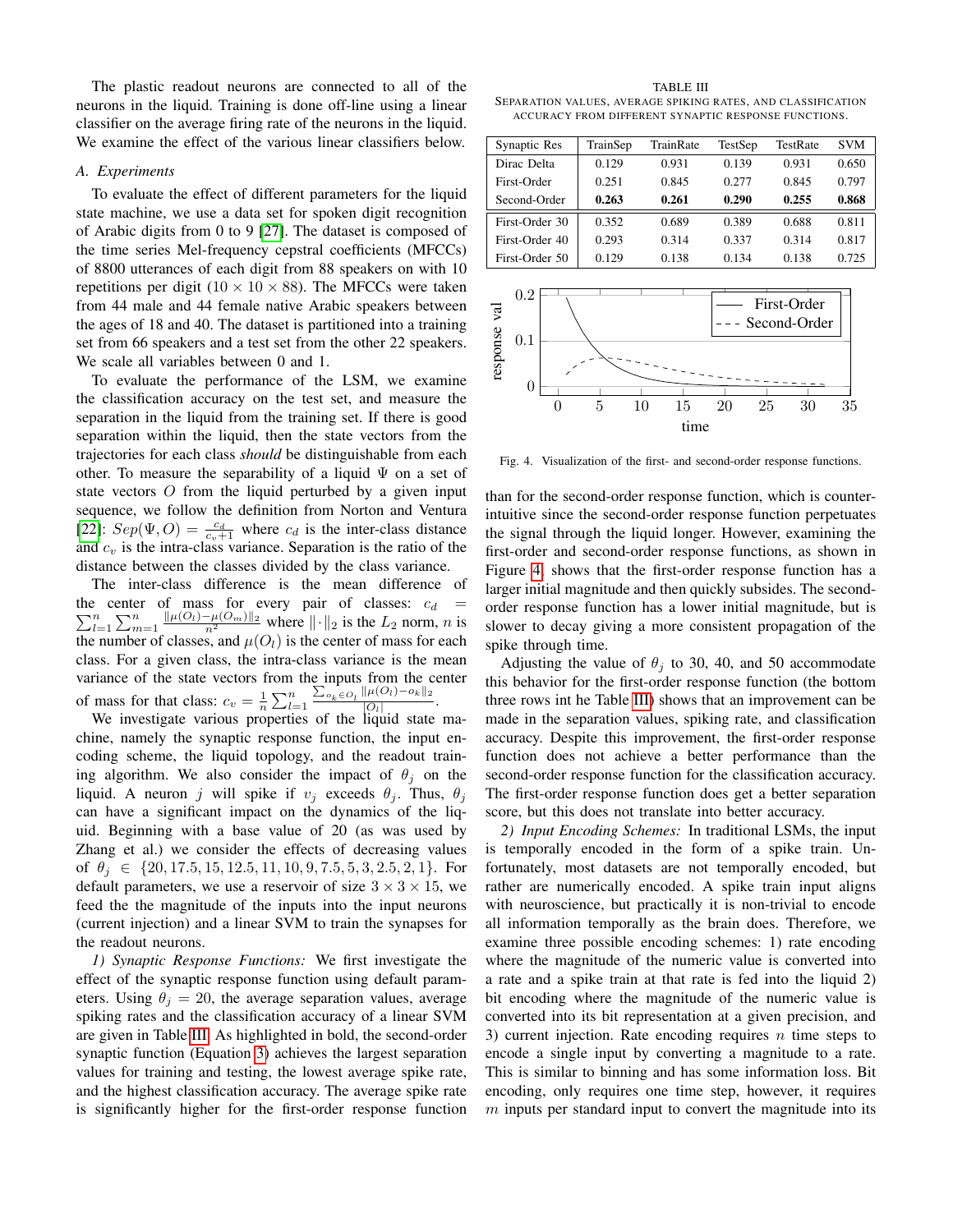#### TABLE IV

<span id="page-6-0"></span>THE SEPARATION VALUES, AVERAGE SPIKING RATES OF THE LIQUID, AND CLASSIFICATION ACCURACY EXAMINING LIQUID TOPOLOGIES WITH DIFFERENT INPUT ENCODING SCHEMES AND VALUES FOR  $\theta_i$ . The LARGEST SEPARATION VALUES AND ACCURACIES FOR EACH ENCODING SCHEME ARE IN BOLD

|                     | $\theta_i$ |       |       |       |       |       |
|---------------------|------------|-------|-------|-------|-------|-------|
| Encoding Scheme     | 20         | 15    | 10    | 5.5   | 3     | 2     |
|                     | 0.263      | 0.409 | 0.378 | 0.334 | 0.324 | 0.324 |
| Current Injection   | 0.261      | 0.580 | 0.750 | 0.843 | 0.873 | 0.878 |
|                     | 0.868      | 0.905 | 0.894 | 0.873 | 0.868 | 0.866 |
|                     | 0.271      | 0.310 | 0.338 | 0.350 | 0.353 | 0.357 |
| <b>Bit Encoding</b> | 0.434      | 0.497 | 0.544 | 0.592 | 0.634 | 0.620 |
|                     | 0.741      | 0.741 | 0.735 | 0.755 | 0.764 | 0.761 |
|                     | 0.164      | 0.364 | 0.622 | 0.197 | 0.047 | 0.048 |
| Rate Encoding       | 0.146      | 0.199 | 0.594 | 0.952 | 0.985 | 0.985 |
|                     | 0.747      | 0.733 | 0.643 | 0.601 | 0.548 | 0.558 |

m bit-precise representation. We set  $m$  to 10. Compared to current injection, the execution time increases linearly in the number of time steps for rate encoding.

Table [IV](#page-6-0) shows the separation values (first row for each encoding scheme), average spiking rates (second row), and the accuracy from a linear SVM on the test set (third row) for the input encoding schemes with various values of  $\theta_i$ . The average spiking rate gives the percentage of neurons that were firing in the liquid through the time series and provides insight into how sparse the spikes are within the liquid. Table [IV](#page-6-0) shows a representative subset of the values that were used for  $\theta_i$ . The bold values represent the highest separation value and classification accuracy for each encoding scheme.

The results show that the value of  $\theta_i$  has a significant effect on the separation of the liquid as well as the classification accuracy from the SVM. This is expected as the dynamics of the liquid are dictated by when neurons fire. A lower threshold allows for more spikes as is indicated in the increasing values of the average spiking rates as the values for  $\theta_i$  decrease. Overall, using rate encoding produces the greatest values in separation. However, there is significant variability as the values for  $\theta_i$  change. For rate encoding, the greatest accuracy from the SVM is achieved with a low separation value. In the other encoding schemes, separation and classification accuracy appear to be correlated. The greatest classification accuracy is achieved from current injection.

*3) Liquid Topology:* The topology of the liquid in an LSM determines the size of the liquid and influences the connections within the liquid as the distance between the neurons impacts the connections made between neurons. A more cubic liquid (e.g.  $5 \times 5 \times 5$ ) should be more densely connected compared to a column of liquid (e.g.  $2 \times 2 \times 20$ ). In this section, we examine using liquids with grids of  $3 \times 3 \times 15$ ,  $2 \times 2 \times 20$ ,  $4 \times 5 \times 20$ , and  $5 \times 5 \times 5$ . As before, we consider different values for  $\theta_i$ . The separation values, average spike rates, and the accuracy from a linear SVM are given in Table [V](#page-6-1) for the values of  $\theta_i$ that provided the largest separation values for each topology configuration and encoding scheme combination.

#### TABLE V

<span id="page-6-1"></span>THE SEPARATION VALUES AND AVERAGE SPIKE RATE OF THE LIQUID USING DIFFERENT LIQUID TOPOLOGIES. THE LARGEST SEPARATION VALUES AND ACCURACIES FOR EACH TOPOLOGY ARE IN BOLD

| Topology/    | Encoding Scheme   |       |                    |                |              |       |
|--------------|-------------------|-------|--------------------|----------------|--------------|-------|
| Num Neurons  | Current Injection |       | <b>Bit Encoded</b> |                | Rate Encoded |       |
| $\theta_j$ : | 15                | 12.5  | $\mathcal{E}$      | $\overline{c}$ | 11           | 10    |
|              | 0.409             | 0.405 | 0.353              | 0.357          | 0.622        | 0.622 |
| 3x3x15/135   | 0.580             | 0.693 | 0.634              | 0.620          | 0.563        | 0.594 |
|              | 0.905             | 0.884 | 0.764              | 0.761          | 0.658        | 0.643 |
| $\theta_j$ : | 12.5              | 11    | 3                  | 2              | 10           | 9     |
|              | 0.467             | 0.432 | 0.384              | 0.380          | 0.384        | 0.451 |
| 5x5x5/125    | 0.534             | 0.682 | 0.596              | 0.586          | 0.473        | 0.600 |
|              | 0.889             | 0.900 | 0.765              | 0.755          | 0.637        | 0.610 |
| $\theta_i$ : | 15                | 12.5  | 15                 | 12.5           | 15           | 12.5  |
|              | 0.418             | 0.384 | 0.506              | 0.501          | 0.479        | 0.352 |
| 4x5x10/200   | 0.698             | 0.760 | 0.576              | 0.603          | 0.289        | 0.577 |
|              | 0.879             | 0.876 | 0.830              | 0.835          | 0.644        | 0.612 |
| $\theta_j$ : | 11                | 10    | 3                  | 2              | 10           | 9     |
|              | 0.397             | 0.389 | 0.264              | 0.247          | 0.305        | 0.255 |
| 2x2x20/80    | 0.608             | 0.658 | 0.537              | 0.550          | 0.609        | 0.846 |
|              | 0.903             | 0.912 | 0.672              | 0.666          | 0.695        | 0.678 |

Again, the value for  $\theta_j$  has a significant impact on the separation of the liquid and the classification accuracy. The greatest separation values and classification accuracies for each topology is highlighted in bold. For all of the topologies, current injection achieves the highest classification accuracy. Interestingly, the separation values across encoding schemes and topologies do not correlate with accuracies. Within the same encoding scheme and topology, however, the accuracy generally improves as the separation increases.

For current injection, the different topologies do not appear to have a significant impact on the classification accuracy except for the  $4 \times 5 \times 10$  topology which has a decrease in accuracy. This may be due to increased number of liquid nodes that are used as input to the SVM. The converse is true for bit encoding as the  $4 \times 5 \times 10$  topology achieves the highest accuracy possibly due to the increased number of inputs due to the bit representation of the input.

*4) Readout Training Algorithms:* How the plastic synapses are trained will have a significant effect on the performance of the LSM. Traditionally, LSMs use a linear classifier based on the assumption that the liquid has transformed the state space such that the problem is linearly separable. Linear models are represented as a set of weights and a threshold—which can be implemented in neuromorphic hardware. By using a linear model, the liquid and the classification can all be done on the STPU avoiding the overhead of going off chip to make a prediction. We consider four linear classifiers: 1) linear SVM, 2) linear discriminant analysis (LDA), 3) ridge regression, and 4) logistic regression. With each of these algorithms, we use the default parameters as they are set in the Statistics and Machine Learning Toolbox in MATLAB.

We examine the classification of each of the linear classifiers